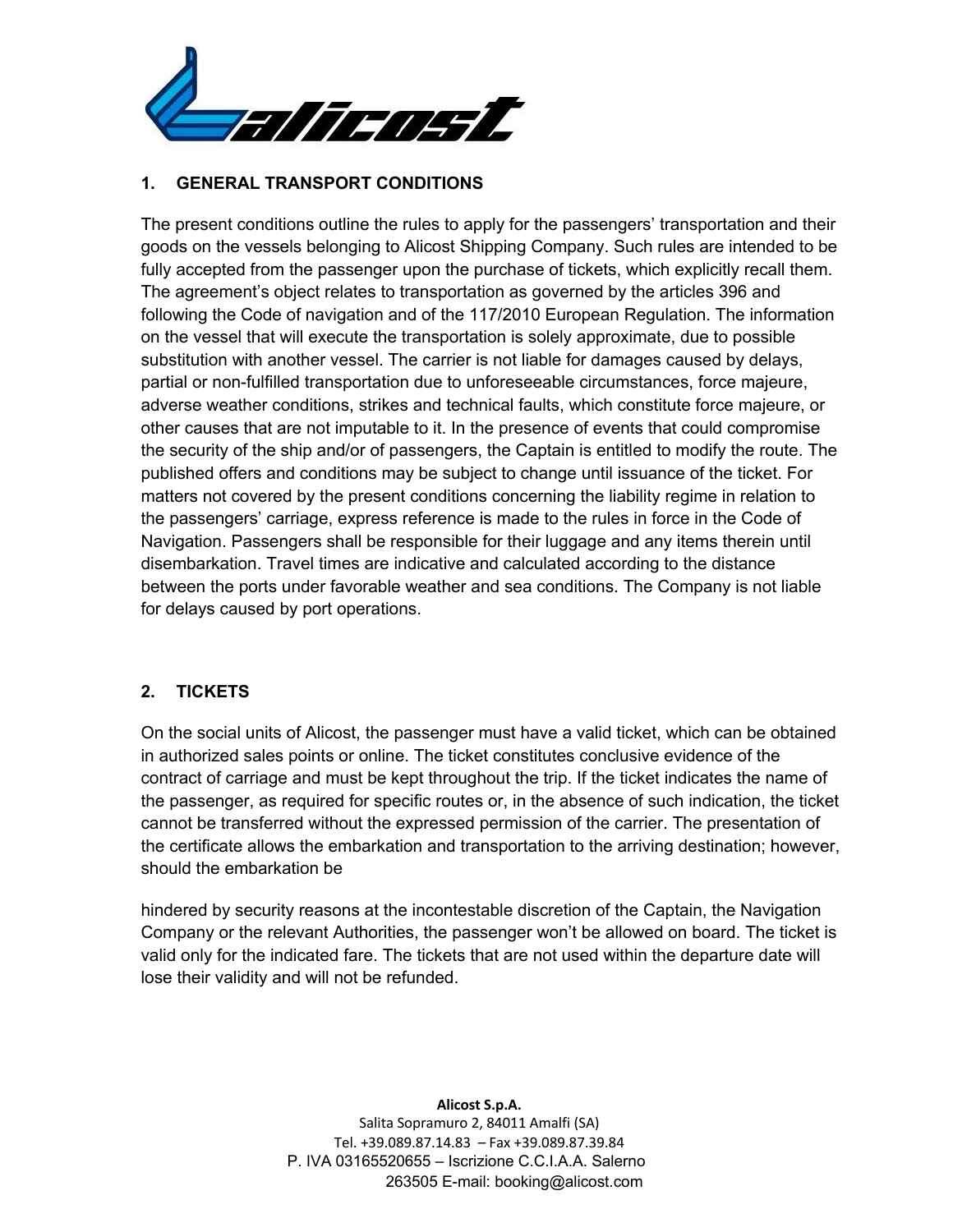

In case of theft or loss of the ticket, the passenger is required to report the event to Public Security organs and to inform the Company promptly. The passenger shall deliver a copy of the report lodged to the competent authorities, to the Company's office or agency and pay the price of a new ticket. If the stolen/lost ticket will not be used within six months from the therein-indicated departure, the Company will refund the price initially paid by the passenger.

# **4. PASSENGERS WITHOUT/NOT ENTITLED TO HAVE A TICKET**

Passengers not able to show a ticket will be subject to the payment of administrative sanctions provided for Regional Law n°13 dated 13/08/1998 (the administrative sanction is 100 times the due price of a ticket and no less than €77,47). In case of improper use of the ticket, the above-mentioned sanction will be applied. The failure to communicate the lack of a ticket upon embarkation, will result in an administrative sanction.

## **5. INVOICING AND TARIFFS**

The tariffs applied by Alicost Navigation Company are reported on corporate sites and are available to be purchased at the Company's ticket offices or through board officials. All the promotional tariffs are subject to availability and are proposed automatically by booking systems. For children under age of 3, no charges shall be applied; nonetheless, the ticket will be issued. Possession of a travel document, however acquired, does not exempt the passenger from respecting the rules indicated in the present Regulation or Laws and Acts of Government as for applicable during transportation of the Company's units. The Company allows the purchase of tickets until the day prior to departure – via points of sale and online – by applying a surcharge on the tariff, including a booking fee. Passengers keen to receive a travel certificate constituting an invoice, shall explicitly request it upon purchasing by indicating and submitting personal and fiscal data to the following address: booking@alicost.com

## **6. PRESENTATION AT EMBARKATION**

Before embarkation, passengers are required to show a valid identity document to the staff in charge. In absence of it, control authorities cannot authorize the embarkation. Passengers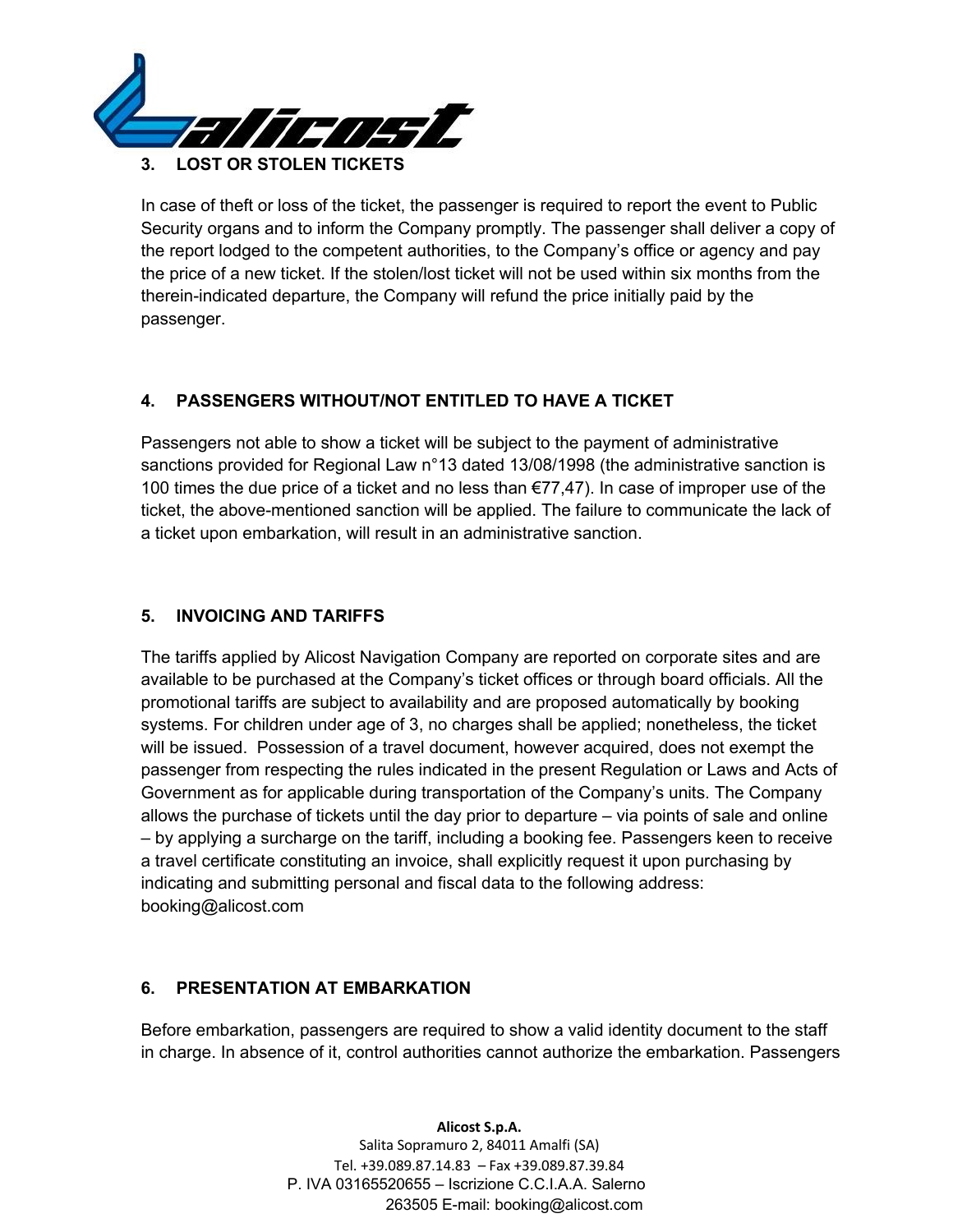

under 18 years of age – although accompanied by adults – lacking an identity document, will not be allowed on board. Passengers who hold a physical or electronic copy of the ticket, are required to present at the embarkation at least 15 minutes before departure. Failure to respect the established times will lead the Company to the possibility of forbidding the user's access on board, in case security conditions guaranteed by said times are no longer fulfilled. The passenger must respect the terms and procedures indicated for the transit on the dock and the access on board, by duly observing the displayed information and keeping a respectful and civilized behavior towards other passengers, personnel on board and pontoon operators, as well as respecting security and public hygiene rules and avoiding overtaking fences and throwing objects on the ground or at sea or out of the dedicated trash cans set up to collect garbage. It is strictly required that the boarding order is respected without bypassing the queue on the way to embarkation, as well as the instructions provided by the personnel operating on the harbor. Non-compliance to the above mentioned rules, will result - if necessary - in admonishment by control personnel around the embarkation areas, as well as the immediate summoning and intervention of authorities to exercise their actions of competence.

## **7. PASSENGER BEHAVIOR ON BOARD**

The passenger is required to maintain a civilized and respectful behavior by avoiding any offensive or harmful attitude towards other travelers and on-board personnel, nonetheless he shall respect safety and public hygiene policies. Particularly, the passenger mustn't deface on-board seats and furniture, throw objects on the ground, at sea or outside of the dedicated trash cans set up to collect garbage; furthermore, the passenger shall use toilets without causing clogging or defacing, and use dispositions indicated by the on-board personnel during navigation. The passenger must not occupy more than a seat per single person and shall consider that the ticket purchase does not constitute an automatic right to occupy any available seat, being the vessel's capacity - in terms of maximum number of passengers allowed on board - in compliance to the specific regulations in force. Noncompliance to the above-mentioned rules will result - if necessary - in admonishment by onboard control personnel, as well as the immediate summoning and intervention of authorities to exercise their actions of competence.

## **8. UNACCOMPANIED MINORS**

Passengers under the age of 18 cannot travel on Alicost units if not accompanied by an adult. However, children between the age of 12 and 17 years are allowed to travel alone provided a written authorization signed by their parents or by those who exercise parental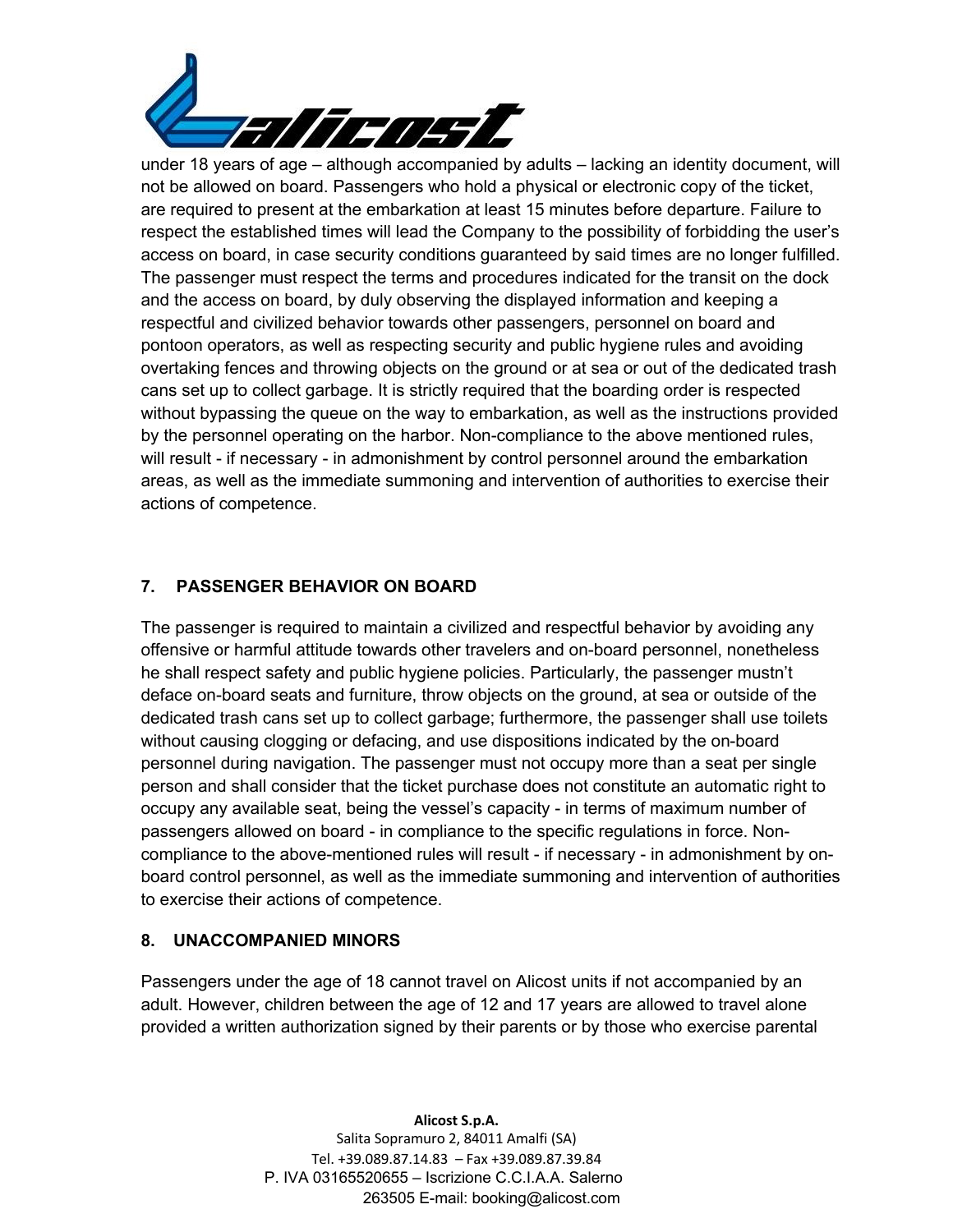

authority. In said disclaimer, the parent - or who for it - will take all responsibility by discharging the carrier from any and must submit original documentation of: 1) the required documentation complete with a photocopy of their own ID; 2) the minor's valid documentation for traveling.

#### **9. LUGGAGE**

Each passenger can carry a single luggage of 50 x 35 x 20 cm in dimensions and no more than 9 Kg of weight. For any additional luggage and for those exceeding in dimensions and/or weight as mentioned above, additional charges - which will be determined according to their bulk and weight - will be applied to the exceeding luggage. The passenger is liable for verifying and examining the weight and dimensions limit of their luggage and purchasing a relative ticket. Said luggage will be duly registered with a special badge applied on the luggage, with corresponding evidence provided to the passenger upon ticketing. In the event of luggage lacking a dedicated valid ticket for embarkation and relative labeling, the administrative sanction indicated on point 4 will be applied. The Owning Company or the Captain can - at their discretion - refuse the embarkation of luggage of which bulk or weight could constitute impediments for a smooth navigation. Any complaint implying luggage damage or loss imputable to the carrier, will be treated according to the provisions of Articles 412, 413 and 414 of the Code of Navigation, Chapter III, Section I (refund within a maximum of €6,20 per Kg, per luggage). The above-mentioned complaints shall be presented upon disembarkation and shall be provided complete with proof certified upon embarkation by the ticket office. Any complaint that does not fulfill the above-mentioned procedure and that proves to be contradictory according to the Company's personnel, will not be accepted. The on-board personnel, if necessary, can assist the passenger when loading and unloading the luggage, notwithstanding that the passenger is liable for portering. Eventual unattended luggage left on board or in the embarkation area that is not claimed by any passengers holding a baggage claim, will be stored in a place considered suitable by the Owning Company for a maximum period of 30 days (near the Salerno Terminal); if the deadline expires without a request being filed, the objects found and unclaimed will be delivered to the Mayor of the Municipality where the belongings were found; Authorities will nonetheless be informed upon luggage retrieval to ensure the implementation of appropriate actions, if determined by procedures to prevent unlawful acts or if considered appropriate by the unit's Commander or by the supervisory body in the embarkation areas.

#### **Alicost S.p.A.**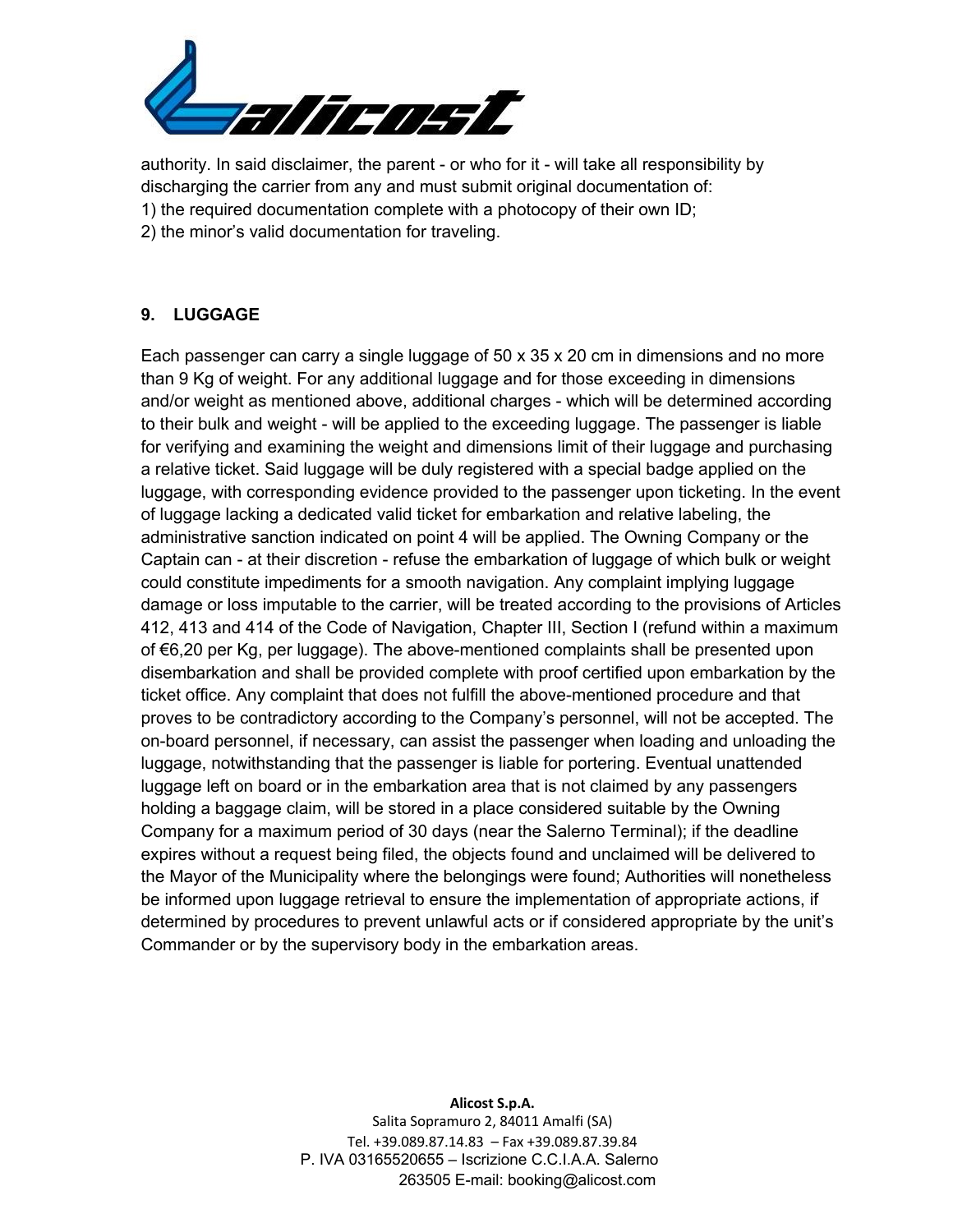

## **10. TRANSPORTATION OF BICYCLES - SCOOTERS AND/OR SIMILAR**

Boarding of bicycles, scooters and/or similar are allowed on Alicost units under the following conditions:

- prior on-board availability and consequential consent by the Captain, who could deny the embarkation of the above-mentioned means of transportation due to lack of space.

The tariff for bicycle transportation amounts to €6,30 in addition to the passenger's ticket. It should be noted that the transportation, storage and lashing of the above-mentioned vehicles will have to necessarily be carried out on the outdoor decks without any possibility to allocate them in the lounges. The Company will in no case be liable for possible damages inflicted to said goods during navigation and during embarkation and disembarkation.

# **11. PETS**

On the Company's units it is allowed the embarkation of pets under the following conditions: - one pet for each passenger;

- the pet must be "domestic" as defined by common sense, meaning dogs, cats, caged birds and similar;

- the animal should be small or medium sized; bigger animals could have their embarkation denied or accepted, provided that the transport is taking place under particular circumstances such as to prevent nuisance or damage to passengers;

- animals must be accompanied by leashes and muzzles;

- the presence of the animal should be reported upon ticket purchase;

- additional charges will be applied to the ticket;

- among the necessary conditions required upon embarkation, animal health certification proving the animal's vaccination state and state of good health could be required; in this event, the release of said certifications should not be older than 3 months with the respect to the ticket purchase. In case of animals lacking a valid embarkation ticket, an administrative sanction as indicated in point 4 will be applied.

## **12. DELAYED DEPARTURE - JOURNEY INTERRUPTION - DELAYED ARRIVAL**

Cancellation, delay or interruption of the journey are governed by Articles 403, 404 and 405 of the Code of Navigation. Arrival times, where provided, are to be considered as tentative and could be subjected to variations according to weather conditions, port traffic, limitations imposed by the competent authorities or other institutions that are not attributable to the Company.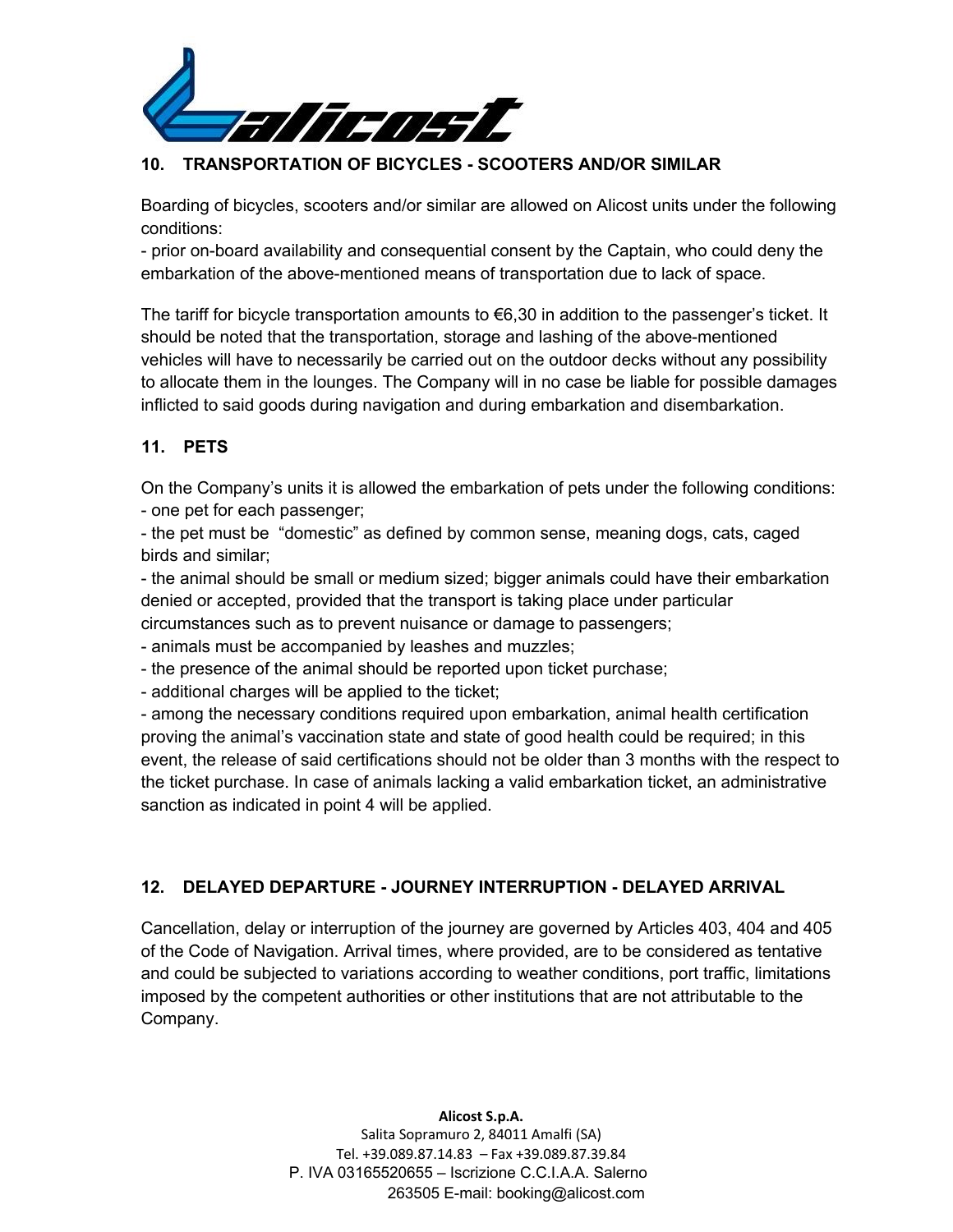

## **13. MALFUNCTION OF THE VESSEL - CANCELLATION OF DEPARTURE - CHANGE OF ROUTE**

In case the departure is canceled on the initiative of the Owning Company and for causes that are not imputable to it, the passenger is entitled to the refund of the price of the ticket. In the event that the departure cancellation is determined on justified grounds that are to be imputable to the same Owning Company and for which the journey cannot be completed through other units made available to the passenger by the same Company, or if the passenger does not accept to start the journey with next available slots as opposed to the scheduled departure, the passenger will be refunded of the price of the ticket. In said case, the eventual refund of damage imputable to the cancellation of departure - which price, upon change, should be doubled and not exceeded - could take place only if said damages can be clearly proven. Eventual causes for changes in route or in times that are to be imputable to the carrier or if the passenger refuses the switch, a similar treatment shall be expected.

#### **14. REFUNDS**

By way of derogation from the Navigation Code in Article 400, the passenger who doesn't want or is unable to depart, is allowed to receive a refund from the Company for half of the paid price, provided that the cancellation occurs before the booked departure date. The tickets are refundable under the following conditions:

- 90% refund if the cancellation occurs within 10 days from the departure

- 50% refund if the cancellation occurs 9 days prior and within 2 days from the departure No refunds will be due in case of:

- cancellation occurring within 24 hours from the departure date;
- cancellation occurring after the departure date;

- no-show upon embarkation.

The passenger, prior ticket cancellation, must file the cancellation request, by using the login information created at time of purchase, by filling in and sending the appropriate form downloadable from the Company's site - within and not after 7 days from the departure date. Refunds will be paid by crediting the credit card used for the purchase within 90 days from the request. As for what concerns purchases carried out through third-parties Agencies, the passenger must forward the request for a refund to said agencies. Alicost grants the right to amend dates/times/routes after verifying availability. In the event of a difference in price between the original ticket and the substituted one as a result of given amendments, the passenger, as appropriate, will be required to pay said difference.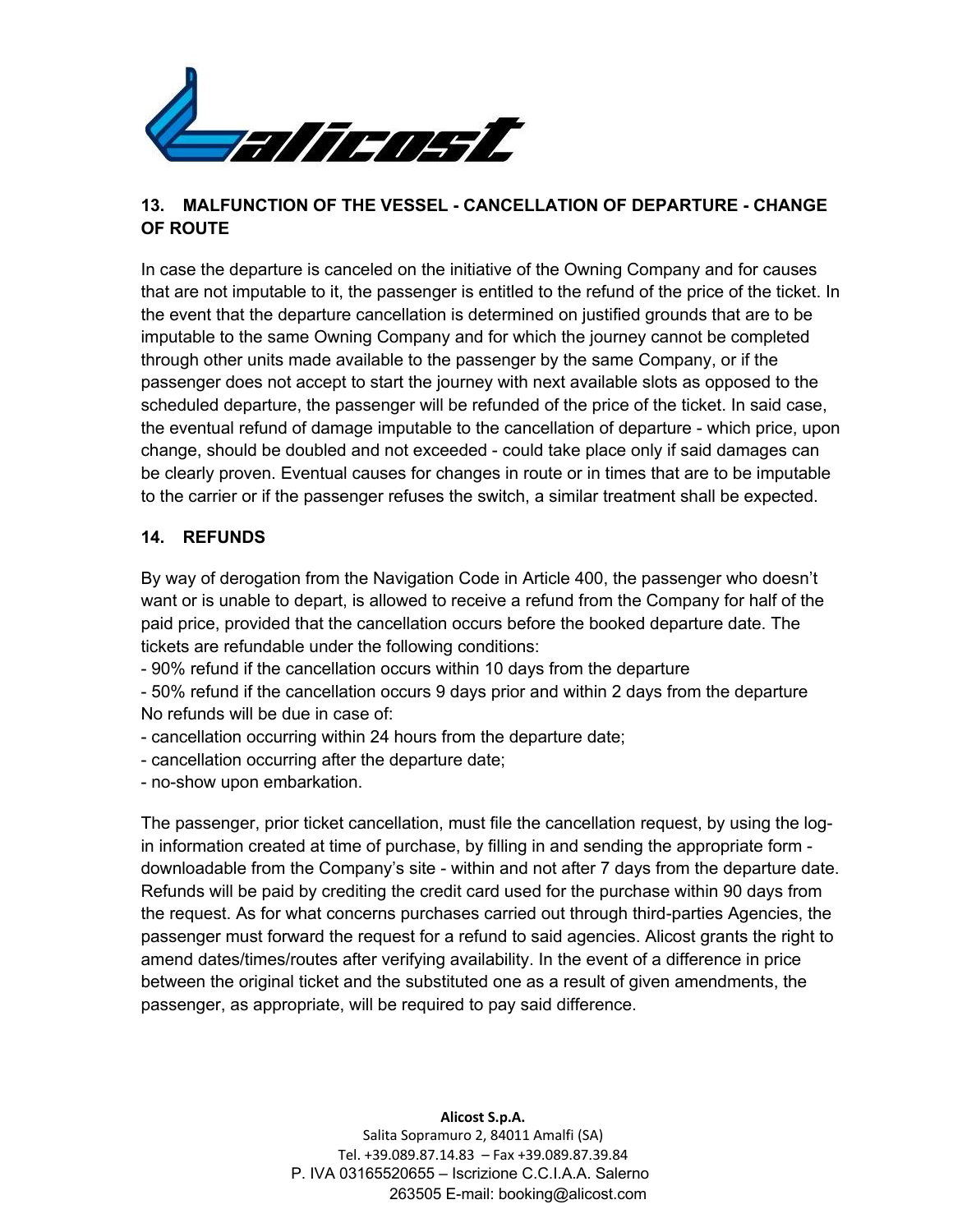

In case of missed departure caused by the passenger's unavailability or delay, ticket refund will be denied. In case of delays or missed departures that the Company's units could experience due to the passenger, the latter will be charged with sanctionatory measures in accordance with the procedures and terms established by the Laws of State and regulations in force.

# **16. PORT CHARGES AND BOOKING FEES**

Tariffs in force are exclusive of the surcharges due to the increase of fuel costs, taxes and port rights, the amounts of which are subject to variations up to the ticket issuance. In case of bookings made through Call Center, ticket offices and Internet, the price of the ticket could be surcharged with a fee per passenger and per route. Said right is indicated prior to check out. If applicable, each passenger will be charged with additional costs related to fees and port charges. Booking fees are not refundable.

# **17. CARRIAGE OF DANGEROUS GOODS**

Carriage of dangerous goods is not allowed on units belonging to the Company. For certain types of objects, special binding conditions may be required for acceptance on board. The transportation of weapons of any kind is forbidden - with the exception of weapons equipped by Armed Forces and Authorities - along with sharp objects, substances classified in the official lists of dangerous goods, combustible liquids, controlled substances, other substances which transportation or possession are to be considered illegal in accordance to the Laws of State and regulations in force. In any case, or in case of doubts, the Captain must be notified with respect to the contents of the luggage that is intended to be transported.

## **18. PRIVACY POLICY**

In compliance with the Article 13 of the Decree-Law 196/2003 ("Code regarding the protection of personal data"), Alicost Spa undertakes not to disclose to third parties the information collected by filing and preserving them on electronic devices protected by appropriate security measures. The data will be processed by Alicost Spa exclusively with methods and procedures necessary to provide the required services or to help us perform